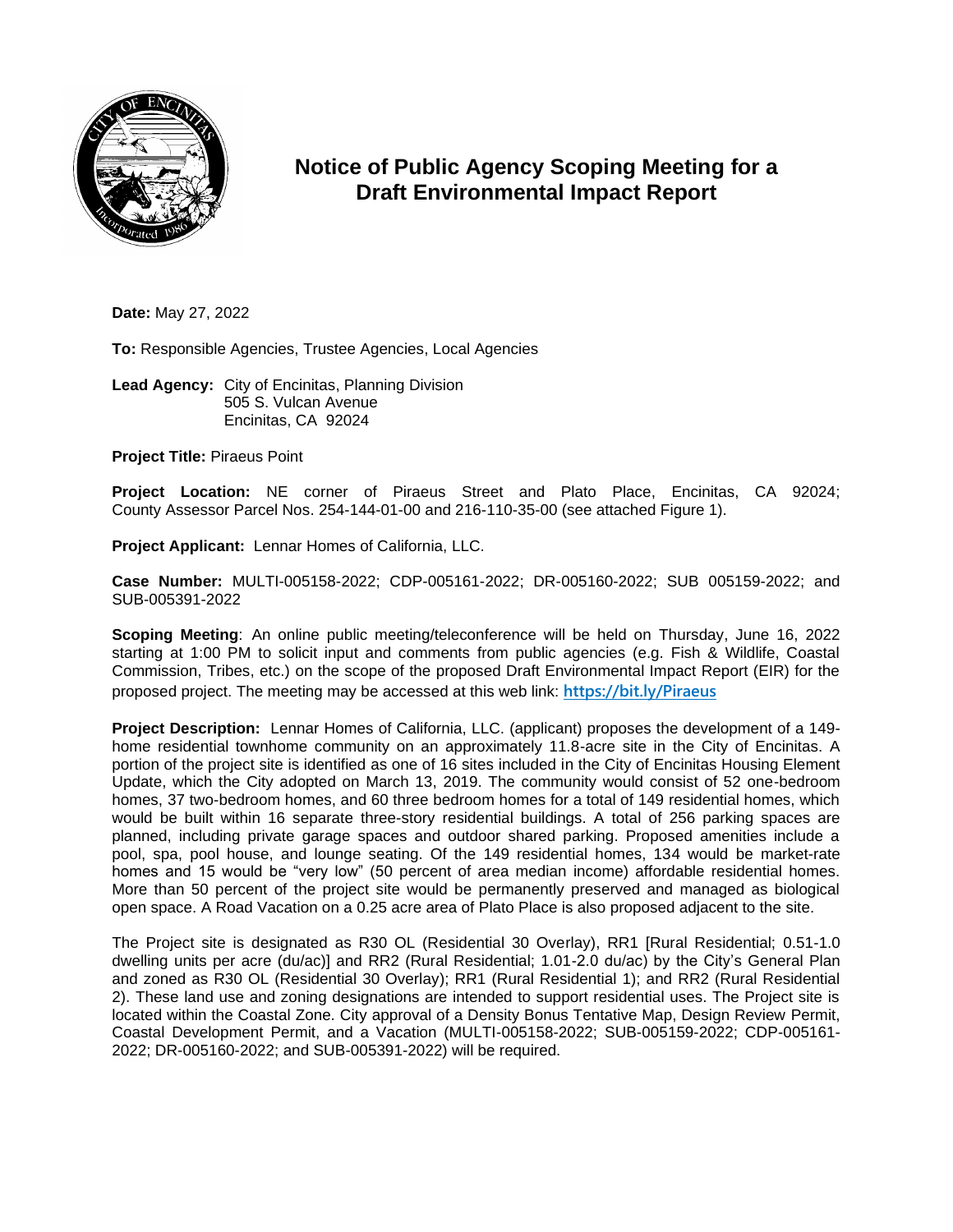Additional information regarding the project, including project plans, may be reviewed on the City's website at:<https://encinitasca.gov/I-Want-To/Public-Notices/Development-Services-Public-Notices> under "Environmental Notices."

**Environmental Impact Report:** It is anticipated that the EIR will focus on the following environmental issue areas: aesthetics, air quality, biological resources, cultural resources, energy, greenhouse gas emissions, geology and soils, hazards and hazardous materials, hydrology/water quality, noise, public services and recreation, transportation, tribal cultural resources, utilities and service systems, and wildfire.

If you have any questions regarding this scoping meeting, please contact Nick Koutoufidis, Senior Planner, at *[nkoutoufidis@encinitasca.gov](mailto:nkoutoufidis@encinitasca.gov)* or (760) 633-2692.